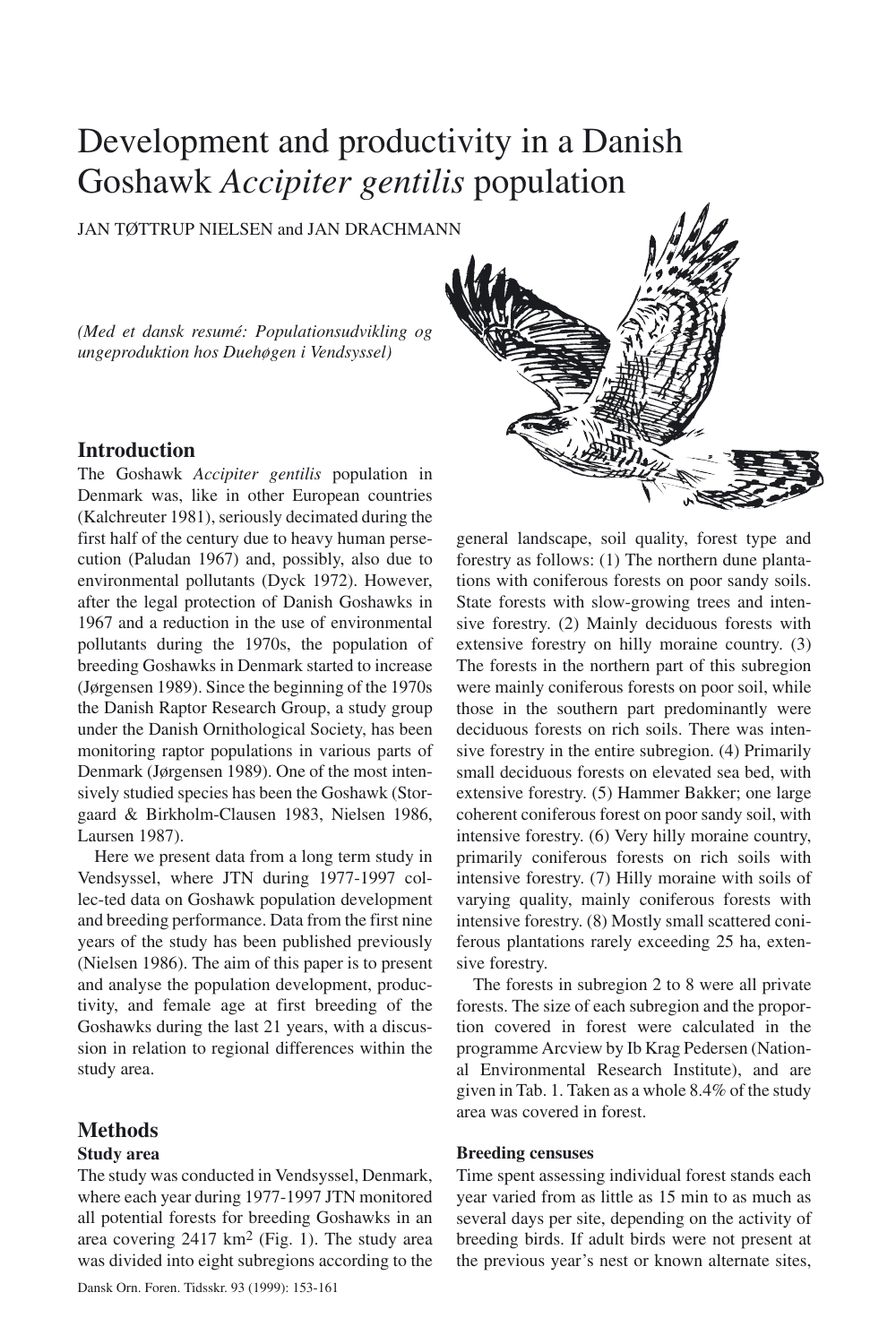| or 1977-1997. while brood                 | also shown.                               |                              |                                                                                                                                                                                                                                |
|-------------------------------------------|-------------------------------------------|------------------------------|--------------------------------------------------------------------------------------------------------------------------------------------------------------------------------------------------------------------------------|
|                                           |                                           |                              |                                                                                                                                                                                                                                |
|                                           |                                           |                              |                                                                                                                                                                                                                                |
|                                           |                                           |                              |                                                                                                                                                                                                                                |
|                                           |                                           |                              |                                                                                                                                                                                                                                |
|                                           |                                           |                              |                                                                                                                                                                                                                                |
|                                           | $\ldots$ es in the 1990s $\ldots$         |                              |                                                                                                                                                                                                                                |
|                                           |                                           |                              |                                                                                                                                                                                                                                |
|                                           |                                           |                              |                                                                                                                                                                                                                                |
|                                           | ing term                                  |                              |                                                                                                                                                                                                                                |
|                                           |                                           |                              |                                                                                                                                                                                                                                |
|                                           |                                           |                              |                                                                                                                                                                                                                                |
|                                           |                                           |                              |                                                                                                                                                                                                                                |
|                                           |                                           |                              |                                                                                                                                                                                                                                |
|                                           |                                           |                              |                                                                                                                                                                                                                                |
|                                           |                                           |                              |                                                                                                                                                                                                                                |
| ig the breeders are shown as mean (range) |                                           |                              |                                                                                                                                                                                                                                |
|                                           |                                           |                              |                                                                                                                                                                                                                                |
|                                           |                                           |                              |                                                                                                                                                                                                                                |
| aillUli,                                  |                                           |                              |                                                                                                                                                                                                                                |
|                                           | ne estimated number of available breedin. |                              |                                                                                                                                                                                                                                |
|                                           |                                           |                              |                                                                                                                                                                                                                                |
| $\alpha$ of 2y females a                  |                                           |                              | at the second contract of the second contract of the second contract of the contract of the contract contract of the second contract of the second contract of the second contract of the second contract of the second contra |
|                                           |                                           |                              |                                                                                                                                                                                                                                |
|                                           |                                           |                              |                                                                                                                                                                                                                                |
|                                           |                                           |                              |                                                                                                                                                                                                                                |
|                                           | and of successful nests only              |                              |                                                                                                                                                                                                                                |
| st success and                            |                                           |                              |                                                                                                                                                                                                                                |
|                                           |                                           | $\frac{1}{4}$<br>¢           |                                                                                                                                                                                                                                |
|                                           |                                           |                              |                                                                                                                                                                                                                                |
|                                           |                                           |                              |                                                                                                                                                                                                                                |
|                                           |                                           |                              |                                                                                                                                                                                                                                |
|                                           |                                           |                              |                                                                                                                                                                                                                                |
|                                           |                                           |                              |                                                                                                                                                                                                                                |
|                                           |                                           |                              |                                                                                                                                                                                                                                |
| - surfregions. Breeding density, nos-     |                                           | in each subregion is shown i |                                                                                                                                                                                                                                |
|                                           |                                           |                              |                                                                                                                                                                                                                                |
|                                           |                                           |                              |                                                                                                                                                                                                                                |
|                                           |                                           |                              |                                                                                                                                                                                                                                |
|                                           |                                           | i                            |                                                                                                                                                                                                                                |
|                                           |                                           |                              |                                                                                                                                                                                                                                |
|                                           |                                           |                              |                                                                                                                                                                                                                                |
| i                                         |                                           | Í                            |                                                                                                                                                                                                                                |
| Ĭ                                         |                                           | i                            |                                                                                                                                                                                                                                |
| i                                         |                                           |                              |                                                                                                                                                                                                                                |
|                                           |                                           |                              |                                                                                                                                                                                                                                |
|                                           |                                           |                              |                                                                                                                                                                                                                                |
|                                           |                                           |                              | j                                                                                                                                                                                                                              |

|                        | Tab. 1. Characteristics of the eight subregions. Breeding density, nest success and proportion of 2y females among the breeders are shown as mean (range) for 1977-1997, while brood<br>årige hunner er angivet som gennemsnit (variationsbredde) for 1977-1997, mens ungeproduktion er gennemsnit ± s.e. dels for det totale antal reder (øverst), dels for de vellykkede<br>Delområdernes størrelse og skovdække, samt yngletæthed, ynglesucces, kuldstørrelse og andelen af ér-årige (2K) blandt de ynglende hunner. Yngletæthed, ynglesucces og andel ét-<br>size is presented as mean ± s.e. of all nests (uppermost) and of successful nests only (lowermost). The estimated number of available breeding territories in the 1990s is also shown.<br>The annual variation in population size in each subregion is shown in Fig. 3.<br>yngleforsøg (nederst). Desuden er antal |                                  |                       | let af potentielle yngleterritorier i 1990-97 angivet.          |                                                   |                                              |                                                                    |
|------------------------|-------------------------------------------------------------------------------------------------------------------------------------------------------------------------------------------------------------------------------------------------------------------------------------------------------------------------------------------------------------------------------------------------------------------------------------------------------------------------------------------------------------------------------------------------------------------------------------------------------------------------------------------------------------------------------------------------------------------------------------------------------------------------------------------------------------------------------------------------------------------------------------|----------------------------------|-----------------------|-----------------------------------------------------------------|---------------------------------------------------|----------------------------------------------|--------------------------------------------------------------------|
| Delonråde<br>Subregion | Potentielle territorier<br>No. of potential<br>territories                                                                                                                                                                                                                                                                                                                                                                                                                                                                                                                                                                                                                                                                                                                                                                                                                          | Areal<br>Area<br>km <sup>2</sup> | Forest<br>Skov<br>pct | Pairs per km <sup>2</sup> forest<br>Par pr km <sup>2</sup> skov | Vellykkede yngleforsøg<br>Successful nests<br>pct | Kuldstørrelse<br>young/brood<br>Mean no. of  | Proportion 2K females<br>Andel 2K hunner (%)<br>among breeders (%) |
|                        | 17-19                                                                                                                                                                                                                                                                                                                                                                                                                                                                                                                                                                                                                                                                                                                                                                                                                                                                               | 347                              | 17.8                  | $(0.03 - 0.21)$<br>0.12                                         | $(25 - 88)$<br>62.9                               | ± 0.10<br>± 0.12<br>1.82<br>2.75             | $(0 - 40)$<br>12.1                                                 |
| $\mathcal{L}$          | $11 - 13$                                                                                                                                                                                                                                                                                                                                                                                                                                                                                                                                                                                                                                                                                                                                                                                                                                                                           | 230                              | 6.4                   | $(0.07 - 0.40)$<br>0.24                                         | $(25-100)$<br>80.7                                | 0.14<br>± 0.21<br>$\ddot{+}$<br>1.93<br>2.63 | (0.50)<br>7.9                                                      |
| 3                      | 11-16                                                                                                                                                                                                                                                                                                                                                                                                                                                                                                                                                                                                                                                                                                                                                                                                                                                                               | 231                              | 6.6                   | $(0.20 - 0.47)$<br>0.38                                         | $(29-100)$<br>$71.7$                              | ± 0.14<br>0.10<br>$+$<br>1.85<br>2.59        | $(0 - 43)$<br>11.7                                                 |
| 4                      | 13-16                                                                                                                                                                                                                                                                                                                                                                                                                                                                                                                                                                                                                                                                                                                                                                                                                                                                               | 325                              | 7.2                   | $(0.13 - 0.39)$<br>0.30                                         | $(33-100)$<br>62.0                                | $1.50\,\pm\,0.13$<br>0.10<br>$+1$<br>2.51    | $(0 - 43)$<br>12.3                                                 |
| 5                      | 3                                                                                                                                                                                                                                                                                                                                                                                                                                                                                                                                                                                                                                                                                                                                                                                                                                                                                   | 55                               | 23.6                  | $(0.08 - 0.23)$<br>0.15                                         | $(0-100)$<br>61.7                                 | 0.20<br>± 0.27<br>$+1$<br>1.89<br>2.92       | $(0-100)$<br>$10.0$                                                |
| ७                      | 15-16                                                                                                                                                                                                                                                                                                                                                                                                                                                                                                                                                                                                                                                                                                                                                                                                                                                                               | 134                              | 23.0                  | $(0.19 - 0.35)$<br>0.30                                         | $(44-100)$<br>65.1                                | 0.08<br>± 0.11<br>$+$<br>1.62<br>2.50        | $(0 - 43)$<br>12.7                                                 |
| 冖                      | $22 - 25$                                                                                                                                                                                                                                                                                                                                                                                                                                                                                                                                                                                                                                                                                                                                                                                                                                                                           | 312                              | 10.3                  | $(0.28 - 0.53)$<br>0.37                                         | $(38 - 87)$<br>62.2                               | $1.60 \pm 0.09$<br>0.07<br>$+1$<br>2.49      | $(0 - 58)$<br>17.8                                                 |
| $\infty$               | $19 - 21$                                                                                                                                                                                                                                                                                                                                                                                                                                                                                                                                                                                                                                                                                                                                                                                                                                                                           | 782                              | 1.6                   | $(0.15 - 1.00)$<br>0.55                                         | $(33 - 80)$<br>55.8                               | 0.10<br>$1.36 \pm 0.13$<br>$+$<br>2.55       | $(0 - 75)$<br>37.5                                                 |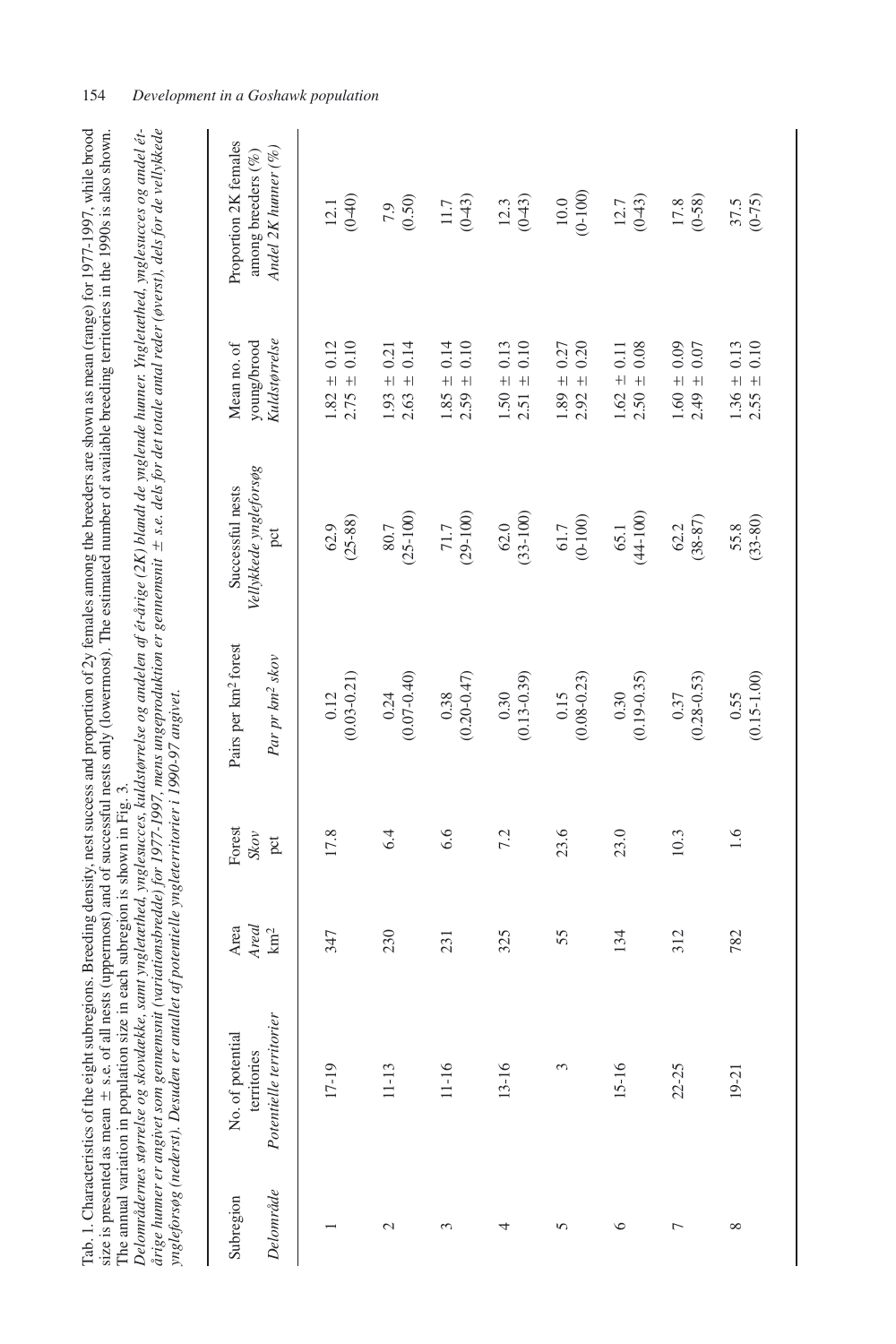Fig. 1. The study area in Vendsyssel, Denmark, with forest stands and the demarcation of the eight subregions indicated.

*Undersøgelsesområdet i Vendsyssel med de enkelte skove og delområdernes afgrænsning indtegnet.*



an extensive search for a new nest was conducted. Early in the breeding season Goshawks were relatively easy to discover due to their vocal activity near the nest site, and their intense response to playback of conspecific calls (Kennedy & Stahlecker 1993). Therefore, based on the intensive nest survey combined with the use of playback in the early part of the breeding season, it was assumed that 95-100% of all breeding attempts within the study area were recorded each year. All potential breeding habitats were visited 2-6 times per year, depending on the occurrence and outcome of the given breeding attempts. To reduce disturbance at the nest sites, and owing to the large number of Goshawk territories to be monitored every year, clutch sizes were not recorded. Nest trees with successful nests were climbed when the nestlings were ringed at an age of 14-30 days, and these nests were revisited later to record the number of fledged young. A breeding attempt was defined as a pair of Goshawks displaying territorial behaviour and nest building, and the productivity of each breeding attempt was measured as the number of fledged young.

Based on the characteristics of shed flight feathers found near the nesting sites breeders could be aged according to calendar year as 2y, 3y, and 4y+ (Opdam & Müskens 1976, Kühnapfel & Brune 1995, Rust & Kechele 1996). It was not possible to distinguish 4y birds from older individuals. Female Goshawks are known to display high site fidelity after they have started to breed (Ziesemer 1983), i.e., the majority stay in the same forest throughout their reproductive life. Therefore, females were assumed to have started breeding in the first year they were found at a nest within the study area, if they had not previously been found breeding elsewhere. Breeding males were difficult to age since they shed their flight feathers over a wide area, whereas females shed them at the nest site during incubation. Therefore, the age at first breeding could only be determined for females.

### **Statistical analyses**

The number of young produced per nest was known for 89-100% of all nests recorded in a given year during the study period, except for 1977 (the first year of study) and 1987, when JTN did not monitor the number of fledged young himself. In 1977 and 1987 the number of fledglings produced per nest were known with certainty only in 42% and 62% of the nests recorded, respectively. These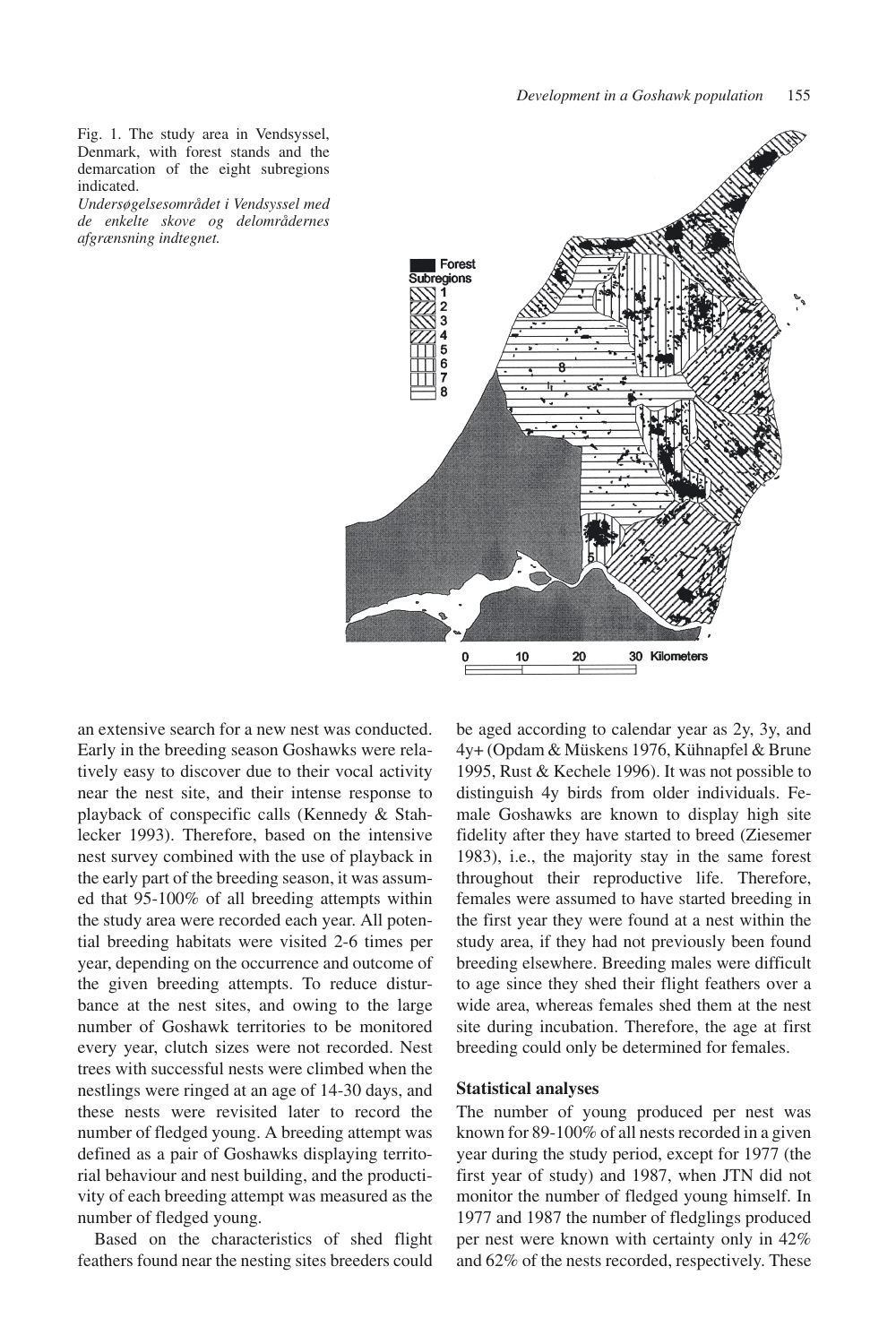two years were therefore excluded from the statistical analyses of the variation between subregions and years in nest success, productivity and proportion of 2y females among breeders. Subregion 5 was also excluded from these analyses, since only one to three breeding attempts occurred per year within this subregion (Fig. 3). The variation in nest success and the proportion of 2y females were analysed by logistic regression models, while twoway analysis of variance was used to test the variation in productivity. All statistical tests were performed according to standard procedures (Zar 1996), using a 5% significance level.

## **Results**

The population of Goshawks within the study area increased from 31 breeding pairs in 1977 to 63 in 1997 (Pearson correlation:  $r = 0.93$ ,  $n = 21$ ,  $P <$ 0.0001), with a maximum of 72 breeding pairs in 1994 (Fig. 2); the breeding density within the study area hence increased from 1.28 breeding pairs per 100 km2 in 1977 to 2.98 pairs per 100 km2 in 1994. With forest covering 8.4% of the study area this corresponds to 0.15 breeding pairs/km2 forest in 1977 and 0.35 pairs/km2 forest in 1994. From the structural characteristics of forest stands selected by the Goshawks for nesting we estimated that the number of potential breeding territories within the study area increased from 86 in 1977-1982 to 111-128 in 1993-1997, due to the maturation of forests during the study period. The cumulative number of different territories occupied in 1977-1997 is indicated in Fig. 2.



Fig. 2. Population development during the 21 years of study, shown as the number of breeding pairs per year. The solid line indicates the cumulative number of territories occupied 1977-1997.

*Populationsudviklingen (antal par) hos Duehøgen i Vendsyssel gennem 21 år. Den øverste linie viser det kumulative antal territorier besat 1977-1997.*

In Fig. 3 the population development within the eight subregions is shown, together with the cumulative number of territories occupied in each subregion. The present number of potential breeding territories within each subregion is shown in Tab. 1. The mean density of breeding Goshawks per 100 km2 varied significantly between the eight subregions (Kruskal Wallis one-way anova: H = 126.3, df = 7, P < 0.0001), with the lowest breeding density in subregion 8, due to the small area covered by forest in this subregion.

The number of fledglings produced per nest was recorded for a total of 1080 nests. 80 nests produced only one young, 219 nests produced two, 305 nests produced three, and 86 nests raised four young in a single brood. A large proportion (390 nests) failed to raise any young. The annual variation in nesting success (Fig. 4) fluctuated between 54-56% (1984, 1996 and 1997) and 70-72% (1979, 1980, 1983, 1993 and 1994). The variation in nesting success among years and subregions was analysed by a logistic regression model. The likelihood-ratio revealed that both year and subregion had a significant effect on nest success ( $\chi_1^2 = 9.34$ , P < 0.05 and  $\chi_6^2$  = 23.68, P < 0.001, respectively), and there was also a significant subregion-year interaction ( $\chi_6^2 = 23.68$ , P < 0.001). On average Goshawks breeding within subregion 8 had the lowest proportion of successful nests, while the highest proportion was found in subregion 2 (Tab. 1). Overall the average breeding success declined during the study period, but within subregions this trend was only apparent in subregion 2, 4 and 8. The logit model as a whole was likewise significant ( $\chi_{13}^2$  = 38.02, P < 0.001), so subregion and year seemed to be adequate predictors of breeding success.

When including both successful and unsuccessful breeding attempts, the mean number of fledglings produced per nest was  $1.66 \pm 0.04$  (SE). Considering only the nests producing one or more fledglings gave  $2.58 \pm 0.03$  fledglings per successful nest. The annual variation in the number of young raised is shown in Fig. 4. The combined effects of year and subregion on the number of young raised per nest were analysed by two-way anova. A significant effect of subregion on the number of young produced per nest was apparent when all breeding attempts were included in the model (F = 2.39, df = 6, P < 0.05), with the lowest number of young being produced within subregion 8 (Tab. 1). However, there was no effect of year (F = 1.29, df = 18, P > 0.15) or any subregion-year interaction ( $F = 0.88$ , df = 108, P > 0.80).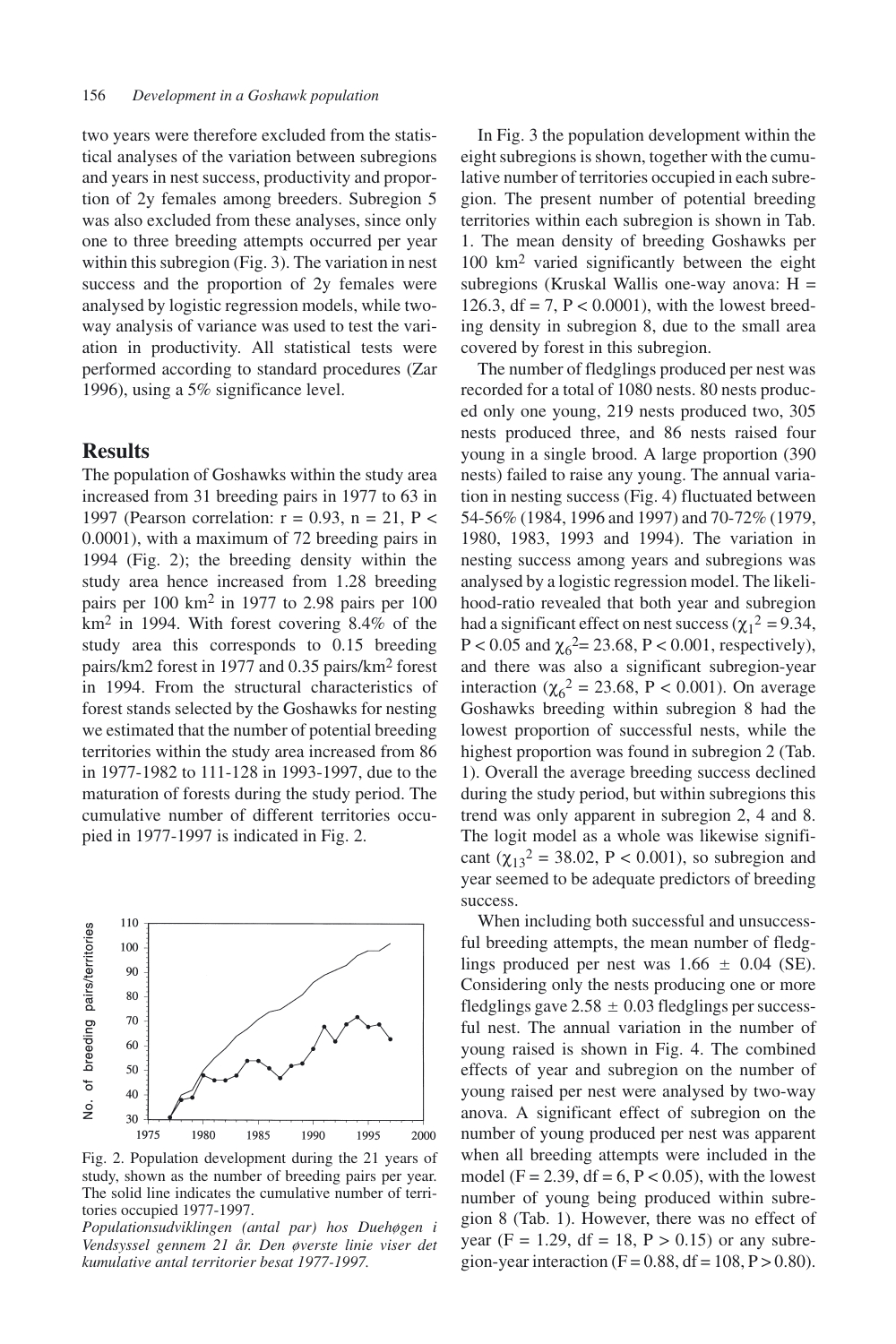

Fig. 3. The population development within the eight subregions (1-8) in 1977-1997. In each graph the solid line indicates the cumulative number of territories occupied during the study period. *Populationsudviklingen (par) i hvert af de otte delområder (1-8) fra 1977 til 1997. Den øverst linie i hver graf angiver det kumulative antal territorier besat 1977-1997.*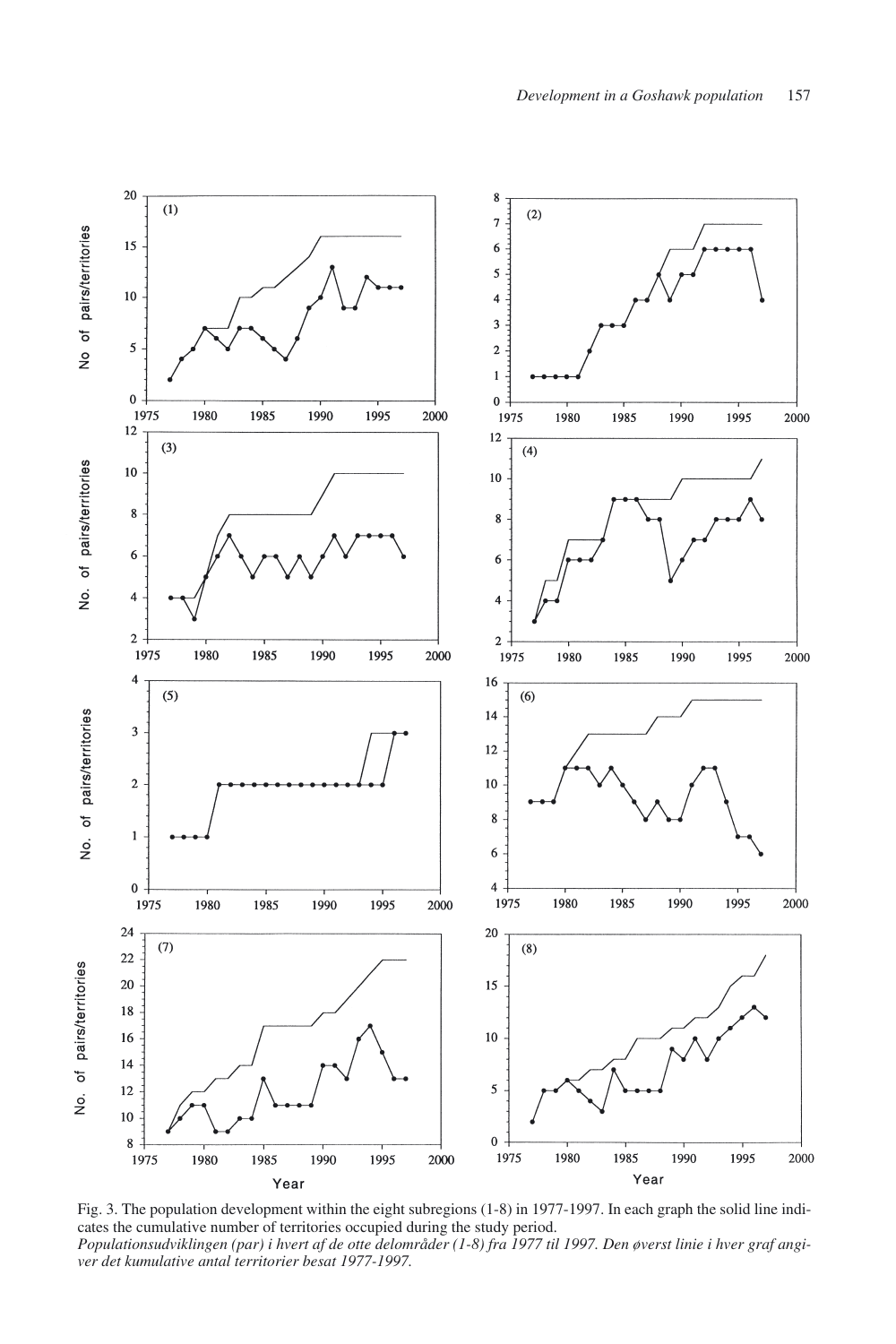The mean annual productivity for both the total number of nests and for the successful nests fluctuated considerably, apparently following a 4-5 year cycle (Fig. 4). When unsuccessful nests were excluded from analysis, the significant effect of subregion on the number of fledglings produced per nest disappeared (F =  $0.45$ , df =  $6$ , P >  $0.80$ ), and the effect of year and the subregion-year interaction remained non-significant ( $F = 1.47$ , df = 18,  $P > 0.05$  and  $F = 1.04$ , df = 108,  $P > 0.25$ , respectively). Thus, the lower productivity within subregion 8 was due to a higher proportion of unsuccessful breeding attempts within this subregion.

The total number of young raised per year, calculated as the mean number of young raised per successful pair multiplied by the number of successful pairs, is shown in Fig. 5. There was a significant correlation between population size and the total number of young raised in the previous year (Pearson correlation:  $r = 0.85$ ,  $n = 20$ ,  $P <$ 0.0001, Fig. 6). However, according to Fig. 6 this relationship seemed to level off when the total annual production exceeded 100 young, indicating that the production of more than 100 young per year did not lead to a further increase of the population.

The age at first breeding was recorded for 312 females, of which 147 (47%) started to breed in their first year of life (2y), 104 (33%) in their second year (3y), and 61 (20%) in their third year or later (4y+). Thus, the majority of the breeding females in this population started to reproduce at an early age. A logistic regression model showed a significant variation in the proportion of 2y females among the breeders in the different years

 $(\chi_1^2 = 7.96, P < 0.005)$ , declining from 20-25% early in the study period (1978-1980) to only 5- 10% in recent years (1995-1997). The analysis did not reveal any effect of subregion on the proportion of breeding 2y females ( $\chi_6^2$  = 9.39, P > 0.15), although the proportion of 2y females was much higher in subregion 8 than in any of the other subregions. This absence of a significant effect of subregion was probably a consequence of a greatly varying proportion of breeding 2y females between years (Tab. 1). The subregion-year interaction was also non-significant ( $\chi_6^2 = 9.31$ , P > 0.15). However, the logit model as a whole was significant ( $\chi_{13}^2$  = 58.76, P < 0.0001), indicating that year was a good predictor of the proportion of females breeding in their first year of life.

## **Discussion**

When the Goshawk population in Vendsyssel levelled off in the mid 1980s, Jørgensen (1989) hypothesised that it had stabilised, but actually it continued to increase until the early 1990s, after which it has been fluctuating around 67 pairs (Fig. 2). The population size in a given year was positively associated with the total number of young produced in the previous year (Fig. 5), but apparently only until annual productivity exceeded 100 fledged young, as it did during the 1990s. This could indicate that the population size has reached an upper limit. However, the cumulative number of territories used (Fig. 2) and the estimated number of potential territories (111-128) showed that the population was not limited by lack of breeding habitat.



Fig. 4. Annual breeding performance of Goshawks in Vendsyssel 1977-1997 shown as the mean number (+ s.e.) of young raised per nest (filled dots) and per successful nest (open dots). Sample size and the percentage of successful nests per year are indicated below the graph.

*Det gennemsnitlige antal unger (+ s.e.) produceret pr yngleforsøg (sorte prikker) og pr vellykket yngleforsøg (hvide prikker) i Vendsyssel 1977-1997. Tallene under årstallene er stikprøvestørrelse og andel af vellykkede yngleforsøg (%) de enkelte år.*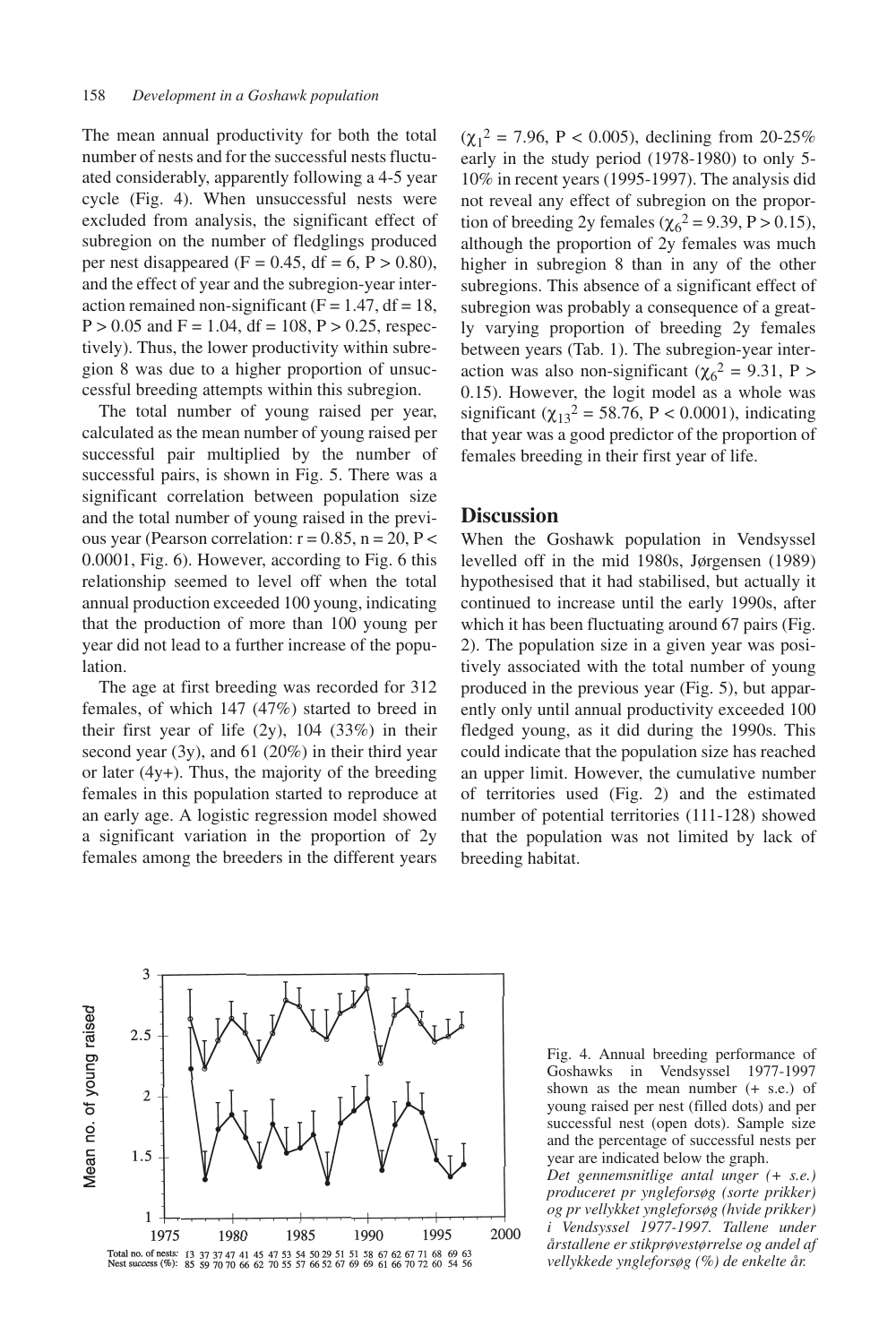A possible explanation of the population stagnation observed during the 1990s is that the high number of fledgling Goshawks triggered an increased persecution by humans. With more than 100 fledglings present in the study area, there would have been a relatively high predation pressure on both pigeons and gamebirds (see Nielsen & Drachmann (1999) for a description of the Goshawk diet in Vendsyssel), which might have elicited an increased human persecution. However, a similar population development was seen in the mid 1980s, possibly indicating that the dynamics of the Goshawk population in Vendsyssel is governed by intrinsic or extrinsic factors resulting in population cycles of approximately 10 years. Similarly, cycles of 4-5 years duration was seen for the number of young produced per nest (Fig. 4). Thus, cyclic population dynamics independent of human persecution could lay behind the observed population trends in our study population, in which case a further population increase may be expected until the carrying capacity of the study area is reached.

The mean of 2.58 fledged young per successful nest was similar to the number observed in several other European studies (Fischer 1980, Bühler et al. 1987, Bezzel et al. 1997). The proportion of nest failures (36%) was also fairly normal (cf. Fischer 1980, Selås 1997). Most nests failed due to natural causes (e.g. unfertilised eggs, predation, or young and inexperienced breeders), but 37% of them were caused by human disturbance, logging, egg or chick collection, or shooting (J. T. Nielsen unpublished data). Weather conditions may also influence the annual nest failure rate, since Goshawk nesting success has been shown to be correlated with the mean temperature in May (Kostrzewa & Kostrzewa 1990). The highest proportions of failed nests recorded in this study (44-46%) were caused by logging and clean-up after a storm in 1984, and by a combination of cold weather during May-June and human persecution in 1996 and 1997. The difference in nesting success found between subregions seemed mainly to be caused by regional differences in the proportion of breeding 2y females. The highest and lowest success rates were found in subregion 2  $(81\%)$  and  $8(56\%)$ , respectively, which simultaneously had the lowest (8%) and highest (38%) proportion of 2y females among the breeders (Tab. 1). Females breeding in their second calendar year have a much higher proportion of unsuccessful breeding attempts than older females (Nielsen 1986). However, even though the proportion of 2y



Fig. 5. Total number of young fledged per year in the study area. The young production in 1987 was probably underestimated.

*Det totale antal flyvefærdige unger produceret pr år (tallet for 1987 er sandsynligvis et underestimat).*



Fig. 6. The relationship between the population size in a given year and the total number of young raised in the previous year. The open dot indicates the year 1987 where the young production was probably underestimated.

*Sammenhængen mellem bestandsstørrelsen i et givet år og ungeproduktionen i det foregående år. Den åbne cirkel angiver 1987, hvor ungeproduktionen formentlig blev underestimeret.*

females in the breeding population declined during the study period, there was no simultaneous increase in nesting success. On the contrary, overall there has been a decline in nesting success in recent years, possibly reflecting an increased human persecution.

Overall, 147 of 312 females (47%) started breeding in their second calendar year. This is an unusual high proportion compared to other European populations (Höglund 1964, Ziesemer 1983, Würfels 1994). The low number of 2y females among breeding Goshawks in Fennoscandia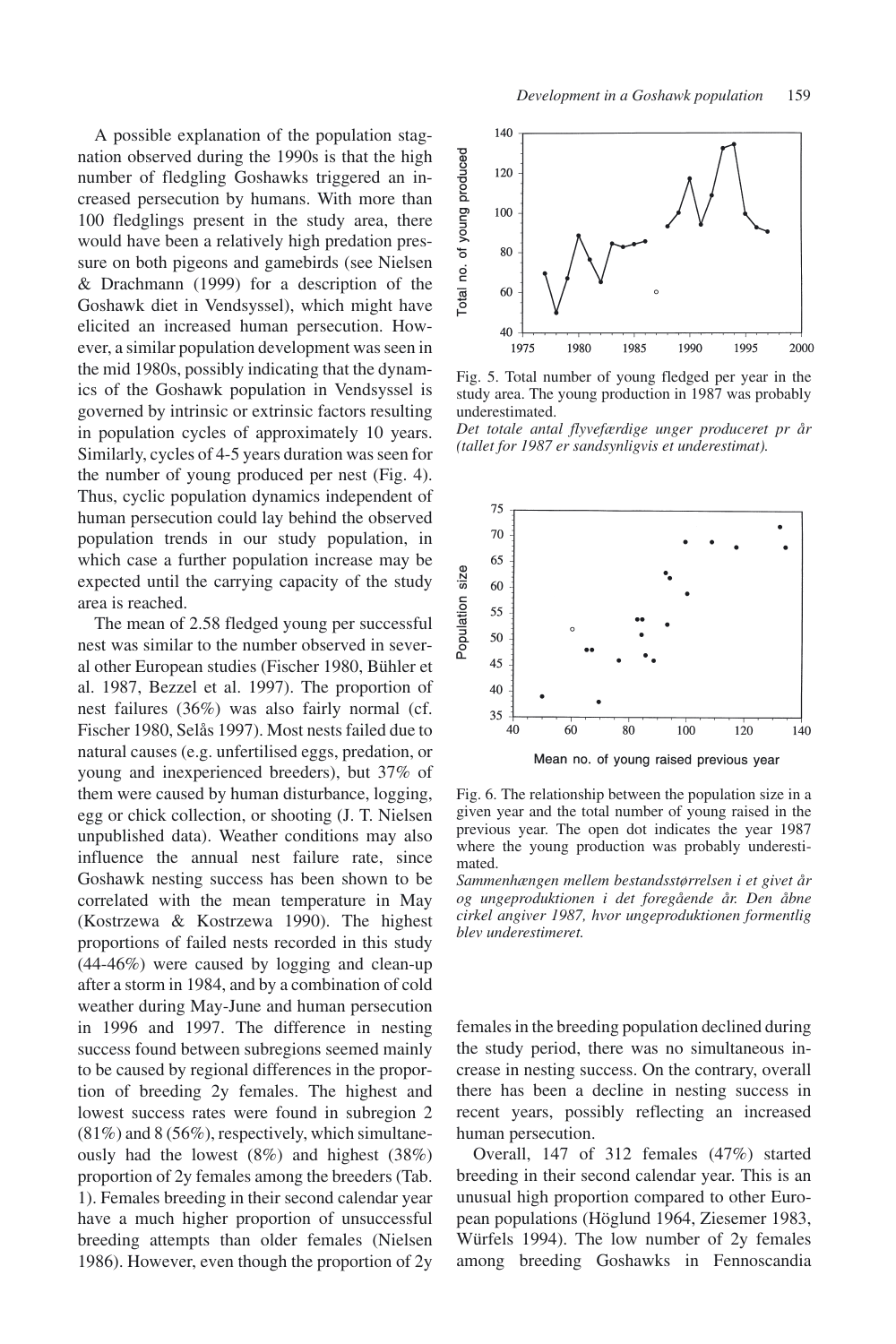(Höglund 1964, Haukioja & Haukioja 1970, Marcström et al. 1990) has been associated with saturated breeding populations, and in Vendsyssel the proportion of breeding 2y females declined as the population size increased during the study period. In saturated breeding populations all good territories will be occupied by old and experienced females, leaving only the poorer breeding habitats for 2y females. The age at first breeding could not be estimated for males, but the age of breeding males was determined in 468 breeding attempts, of which 2y males constituted only 5%. Males are the principal food providers during the nesting season (Holstein 1942), so foraging experience is a prerequisite for successful nesting. The less experienced 2y males may be subject to a greater risk of accident while foraging, and may spend more energy on territorial establishment and defence than older males (Reynolds 1972), which may explain the absence of first-year breeding males in our study population.

When summarising the regional effects on Goshawk breeding performance, subregion 8 clearly was the area with the poorest breeding conditions (Tab. 1). This area was mainly agricultural land, and had the lowest forest coverage. The Goshawks breeding in the subregion were probably food limited to a higher extent than Goshawks in other subregions, since brood sizes of four were rarely encountered. Poor breeding conditions may also explain the high proportion of breeding 2y females in the subregion.

#### **Acknowledgments**

We are especially grateful to the people in the Danish Raptor Research Group, who inspired and encouraged JTN during the many years of field work, to all the landowners, who allowed JTN to work in their forests, and to Ib Krag Pedersen for producing the map of the study area and for calculating the proportion of wooded areas within Vendsyssel. Finally, we are very grateful to the Aage V. Jensen Foundations for financing the data analysis and field work in 1998.

### **Resumé**

#### **Populationsudvikling og ungeproduktion hos Duehøgen i Vendsyssel**

Bestanden af Duehøg *Accipiter gentilis*i Vendsyssel blev fulgt nøje gennem 21 år fra 1977 til 1997 i et område dækkende 2417 km2. Undersøgelsesområdet blev inddelt i otte delområder efter jordbonitet, landskabsform og skovtype (Fig. 1). Duehøgepopulationen voksede fra 31 par i 1977 til 72 par i 1994, hvor bestanden nåede et maksimum. Siden er bestanden gået tilbage, og i 1997 ynglede der kun 63 par (Fig. 2). Yngletætheden har således varieret mellem 1,28 par pr 100 km2 i 1977 og 2,98 par pr 100 km2 i 1994, svarende til mellem 0,15 og 0,35 par pr km2 skov. Ungeproduktionen blev registreret i 1080 yngleforsøg, hvoraf 80, 219, 305 og 86 resulterede i henholdsvis én, to, tre og fire unger. De resterende 390 forsøg (36%) mislykkedes. De fleste af disse 0-kuld skyldtes naturlige årsager såsom ubefrugtede æg, prædation og uerfarne forældrefugle, men hele 37% skyldtes dog menneskelig aktivitet (forstyrrelse, skovning, beskydning, fjernelse af æg og unger). Andelen af mislykkede kuld varierede mellem de forskellige delområder (Tab. 1) og steg signifikant i løbet af undersøgelsesperioden. Den gennemsnitlige produktivitet var 1,66 unger pr yngleforsøg og 2,58 unger pr vellykket yngleforsøg (Fig. 4).

En stor andel af hunnerne i undersøgelsesområdet begyndte at yngle allerede i deres andet kalenderår (147 (47%) af 312 førstegangsynglende hunner, hvis alder var kendt). Andelen af 2K hunner i ynglebestanden faldt dog fra 20-25% til 5-10% i perioden 1977-1997, hvilket sikkert skyldtes den øgede bestandstæthed, som gav mindre plads til de uerfarne 2K fugle. Regionale forskelle i populationsudvikling, ungeproduktion og andelen af 2K fugle blandt de ynglende hunner præsenteres i Fig. 3 og Tab. 1.

## **References**

- Bezzel, E., R. Rust & W. Kechele 1997: Revierbesetzung, Reproduktion und menschliche Verfolgung in einer Population des Habichts *Accipiter gentilis*. – J. Orn. 138: 413-441.
- Bühler, U., R. Klaus & W. Schlosser 1987: Brutbestand und Jungenproduktion des Habichts *Accipiter gentilis* in der Nordostschweiz 1979-1984. – Orn. Beob. 84: 95-110.
- Dyck, J. 1972: Miljøgifte og bestandsændringer hos fugle. Pp 198-218 in: Status over den danske dyreverden. – Symposium report, University of Copenhagen.
- Fischer, W. 1980: Die Habichte. Wittenberg Lutherstadt.
- Haukioja, E. & M. Haukioja 1970: Mortality rates of Finnish and Swedish goshawks (*Accipiter gentilis*). – Finnish Game Res. 31: 13-20.
- Holstein, V. 1942: Duehøgen. H. Hirschsprungs Forlag, København.
- Höglund, N. H. 1964: Der Habicht *Accipiter gentilis* Linné in Fennoskandia. – Viltrevy 2: 195-270.
- Jørgensen, H. E. 1989: Danmarks Rovfugle. Frederikshus, Danmark.
- Kalchreuter, H. 1981: The Goshawk (*Accipiter gentilis*) in Western Europe. Pp 18-28 in R. E. Kenward & I. M. Lindsay (eds): Understanding the Goshawk. – The International Association for Falconry and Conservation of Birds of Prey, Oxford.
- Kennedy, P. L. & D. W. Stahlecker 1993: Responsiveness of nesting goshawks to taped broadcasts of 3 conspecific calls. – J. Wildl. Manage. 57: 249-257.
- Kostrzewa, A. & R. Kostrzewa 1990: The relationship of spring and summer weather with density and breeding performance of the Buzzard *Buteo buteo*, Goshawk *Accipiter gentilis* and Kestrel *Falco tinnunculus*. – Ibis 132: 550-559.